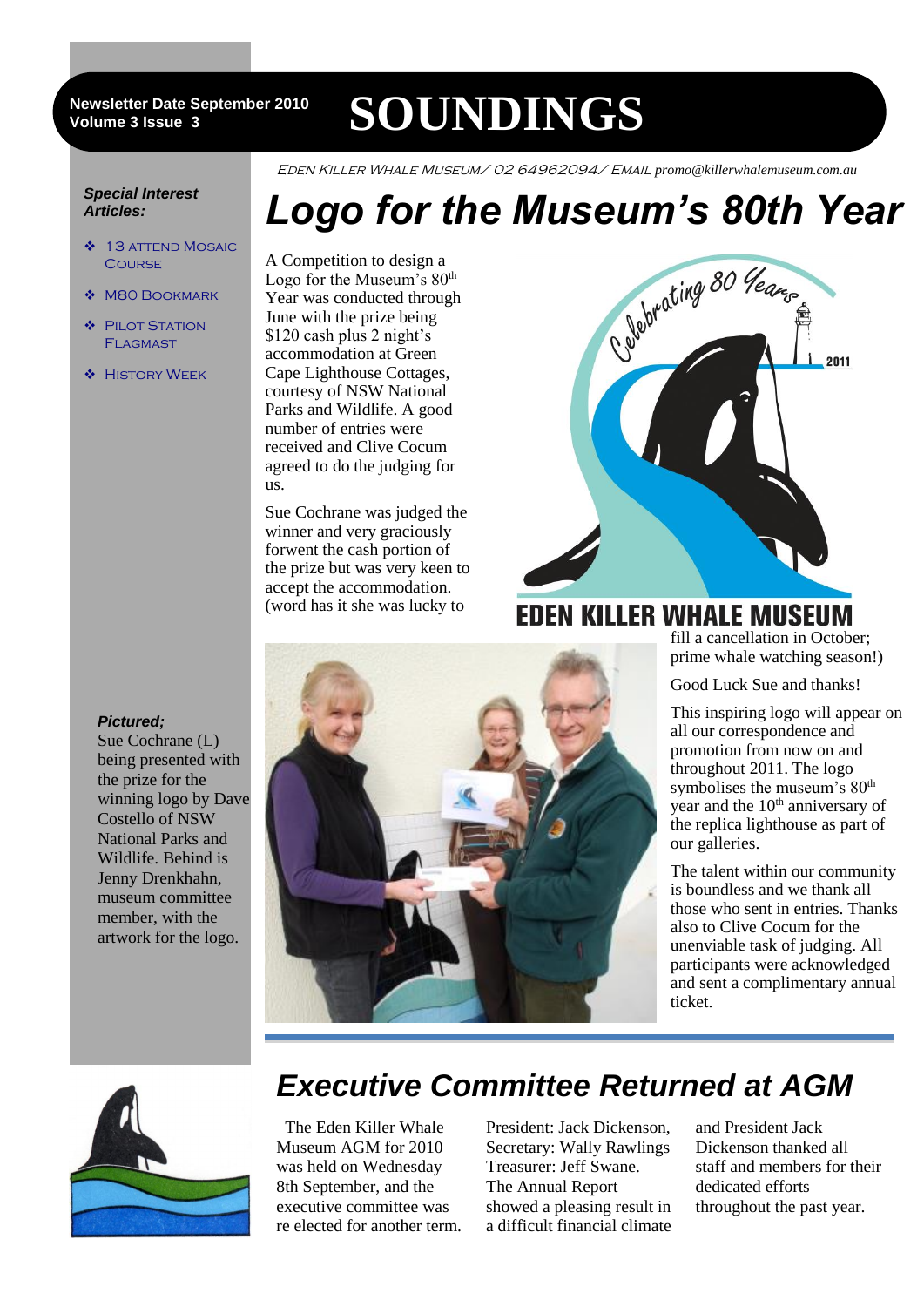### **SOUNDINGS Page 2 of 4**

Gemma Oliver, winner of the M80 bookmark competition, with her favourite pet.



The second task on the agenda in forward planning for the museum's  $80<sup>th</sup>$  year was to have a bookmark designed by primary school aged students for use in 2011.

A cash prize of \$50 plus a beautiful set of 72 Derwent coloured pencils was hotly contested and Gemma Oliver of St Josephs Eden was the winner.

Gemma's colourful artwork attracted the judge's eye with killer whale, lighthouse and party theme, it predicts our intentions to have a festive year full of fun and reflection!

The announcement at her school assembly was a pleasant surprise for Gemma whose parents had kept the secret for a couple of days!

These will be produced with Gemma's photo and the M80 logo on the reverse.

A fitting memento for us to distribute, starting with a complimentary one going with each book purchase from the shop throughout next year. Our thanks go to all students who submitted entries and the schools for their support.





Eden Cemetery Committee members, Phil McGrath Jenny Phillipps and Keith Cross with the History Week display in Imlay St.

Collection manager Jody White has developed an attractive and informative display for a shop front in Imlay Street for History Week this year. Together Keith Cross and Jody have researched names from some headstones and

cemetery records to present profiles of people who were buried in the town cemetery. like Henry Scott.

"Henry Scott was born 1829 on the Cape of Good Hope, South Africa. He immigrated to Australia in 1849 on one of the world's fastest clipper ships, 'Lightning'. Records show that Henry was a sailmaker and also a boatman at the Pilot Station c1860. Henry had married an Irish immigrant, Esther Lennon, in 1858 and together they had eight children. He passed away at the Lookout in 1889 of pneumonia.

One of their son's, Charles Roger Scott, was born in Eden in 1863. He was a fisherman and sailed with Ike Warren on his vessel *Clara* servicing the coast from Eden to Cunninghame (Lakes Entrance). Kevvy Warren (Ike's grandson) recounted many entertaining tales of their exploits including the one depicted in Kevvy's humerous poem "Bittangabee Bay Mosquitos". This told of Charlie and Ike sheltering in Bittangabee Bay and being menaced by mozzies with alarming consequences, perhaps due to the fact that: *"……the two old timers had a rum or two and retired for the night"……)*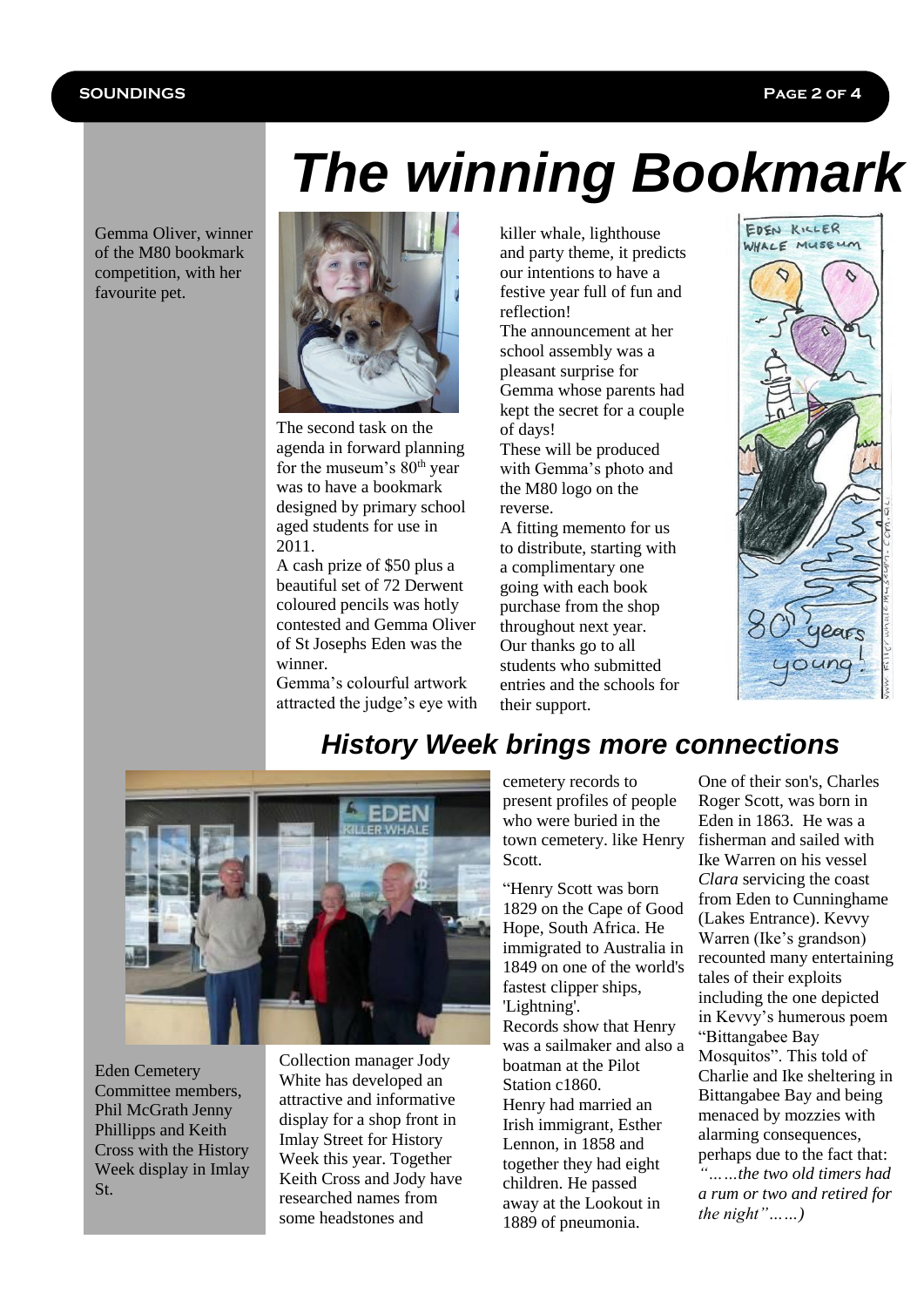#### **SOUNDINGS Page 3 of 4**

### *A Pilot Station Capt. Bourne Russell could only dream of ……… early evidence of the flagmast whose 150th year we now celebrate!*



This image by Charles Eden Wellings shows the Pilot Station on the Lookout Point at Eden circa 1910.

In detail the building with lighthouse incorporated, fully fenced grounds with out buildings and flagmast are shown nestled amongst the ti tree (melaleuca alternifolia) on Eden's Lookout Point.

The flagmast is the one we now enjoy re erected in the Imlay Street.

According to the following memories of Peter Phillipps re his dad Alwyn's (Lad Phillipps) time as boatman for the harbour master in the 1950's, this mast had been refurbished before its use at the Pilot Station became obsolete.

The following are some memories from Peter Phillipps about his father A.W. (Lad) Phillipps working as boatman for

the harbour master during the 1950's. "*Among the many and varied tasks in my father's job description were the maintenance and upkeep of the pilot station. These included ongoing chipping rust and painting for the house, outbuildings and of course the flagpole. To do this he used to go up in the bosun's chair that he also used to change the halyards. As the house and outbuildings were perched on the cliff edge, he also had to use the bosun's chair to work there- a pretty hairy experience!*

*Dad's workshop was the paint shop on the left as you went through the gate. Among the other buildings were the boatshed and the Marine Rescue shed. He also kept the wharf clean, assisted the pilot when he boarded ships to be piloted to their berth.*

*He used the boatman's dinghy for inspection and minor maintenance under the wharf. When dad arrived at this job, the maintenance of lawns and grounds were restricted to the driveway and around the house.*

*The Northern side of the grounds were overgrown with buffalo grass that you could not wade through. In amongst this were hundreds of juvenile pine trees. It took dad years to clean up this mess. He used his expertise from working on the East Boyd Pine Plantation to thin out and trim these young pines. Such was his success that it allowed the Maritime Services Board to cede these acres of unused land to the local council as parkland.*

*Dad also resurrected a large vegetable garden during Capt. Williamson's tenure and produced an outstanding variety of vegetables."*

Eden Pilot Station circa 1910 Photo C.E. Wellings